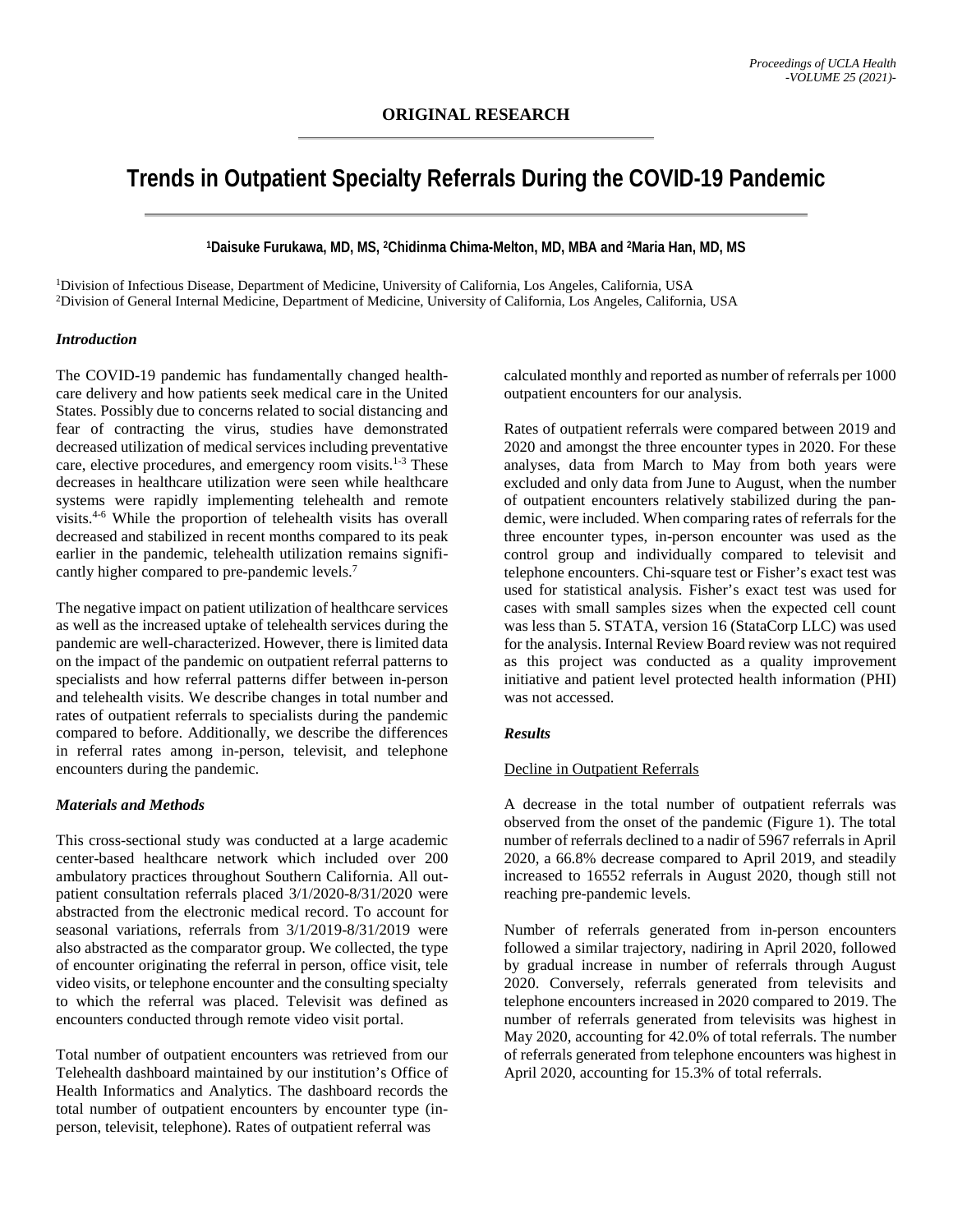# Decline in Outpatient Encounters

Total number of outpatient encounters also dipped significantly with the pandemic, with nadir of 129952 encounters in April, a 35.5% decrease compared to the year prior (Figure 2a). Total encounters then gradually increased to a peak that exceeded pre-pandemic levels in June 2020, followed by a slight decline in the following months. A similar trajectory was observed when stratified to in-person encounters only where the number of total encounters reached a nadir of 49199 in April (75.6% decrease from the year prior) and peaked in June 2020 (Figure 2b). Conversely, sharp increases were observed for televisit and telephone encounters with the onset of the pandemic, peaking in April at 66686 (27570.5% increase) and 14067 (7342.9% increase) for televist and telephone encounters, respectively. (Figure 2c, 2d). Following April, total number of encounters decreased for both encounter types but remained above prepandemic levels.

# Decline in Rates of Outpatient Referrals

The rates of referrals sharply declined at the onset of the pandemic, with a nadir April 2020 at 48.18 referrals/1000 encounters, followed by a steady recovery up to 83.98 referrals/1000 encounters by August 2020. A similar trend was observed with in-person visits with a nadir of 37.01 referrals/1000 encounters in April 2020 followed by gradual recovery. Rates of referrals sharply increased at the onset of the pandemic for televisit and telephone encounters, peaking in May 2020 at 68.35 referrals/1000 encounters for televisit encounters and in August 2020 at 116.1 referrals/1000 visits for telephone encounters.

#### Rates of Outpatient Referrals 2020 vs 2019

Overall, rate of referrals was lower in 2020 compared 2019 (74.95 vs 86.70 referrals/1000 encounters; p<0.001) (Table 1). Referrals to 9 out of 15 specialties saw a statistically significant decrease in rates of referrals in 2020 compared to 2019, with surgery experiencing the largest absolute decrease at minus 3.99 referrals/1000 visits. Referrals to behavioral health (6.52 vs  $6.20$  referrals/1000 encounters;  $p<0.001$ ) was the only specialty that saw a statistically significant increase in rates of referrals in 2020 compared 2019.

#### Rates of Outpatient Referrals Amongst Encounter Types

Compared to in-person encounters, the rates of referrals were lower for televisits (79.74 vs 57.77 referrals/1000 encounters; p<0.001) and higher for telephone encounters (79.74 vs 112.08 referrals/1000 encounters; p<0.01) (Table 2). Referrals to 8 out of 15 specialties were lower with televisits compared to inperson encounters with surgery having the largest absolute difference in rates of referrals at minus 8.30 referrals/1000 encounters. Referrals to behavioral medicine was the only specialty with a higher rate of referrals with televisit encounters compared to in-person encounters (7.60 vs 6.04 referrals/1000 encounters; p<0.001). Rates of referrals to 7 out of 15 special-

ties were higher with telephone visits compared to in-person, with medicine seeing the largest absolute difference of plus 16.45 referrals/1000 encounters. Rates of referrals to 2 out of 15 specialties were lower with telephone visits compared to inperson, with dermatology having the largest absolute decrease of minus 3.53 referrals/1000 encounters.

# *Discussion*

Our study found the total number and rates of outpatient referrals abruptly decreased with the onset of the pandemic followed by a steady recovery but not to pre-pandemic levels by the end of our study period 6 months into the pandemic. This is notable, because with increased uptake of televisit and telephone encounters, total number of outpatient encounters recovered to pre-pandemic levels by June 2020 in our cohort, suggesting that the persistently low number of referrals is not simply due to a decrease in the denominator. Studies have demonstrated that routine patient care has been compromised or delayed due to the pandemic,<sup>8-10</sup> and our study suggests that referrals to specialty care has similarly been negatively affected by the pandemic.

Our analysis showed referrals to almost all specialties decreased post-pandemic compared to the pre-pandemic period. Notably, referrals to surgery saw the biggest decline in rates of referrals. This finding is not surprising, as many elective surgical cases were cancelled or postponed during the study period, and decreases in surgical consults and cases during the pandemic are well documented in the literature.11-13 Other studies have also shown decreased number of patients seen in specialty clinics including neurology and dermatology.<sup>14-16</sup> These studies are however limited due to their short study period and focus on a single specialty. Our study demonstrated that the negative effects of the pandemic were still seen 4 to 6 months into the pandemic across a wide spectrum of specialties.

Behavioral health was one exception which saw an increase in the number and rate of referrals in 2020 compared to 2019. This observation is consistent with reports of increased mental health burden experienced by the population during the pandemic. A study by Cseisler *et al.* reported 40.9% of adults reported at least one adverse mental health or behavioral health condition, including 10.7% of them who seriously considered suicide.<sup>17</sup> Additionally, a study by Ettman *et al* reported prevalence of depression symptoms was 3-fold higher during the pandemic compared to prior to the pandemic.18 As the pandemic unfolds, the need for increased access to mental health services is expected and ongoing efforts are needed to ensure that our patients' mental health needs are adequately met.

Our study also showed that compared to in-person visits, rates of referrals were significantly lower with televisit encounters but significantly higher with telephone encounters. For televisits, the lower rates of referrals may be explained by selection bias as patients with more serious conditions that would require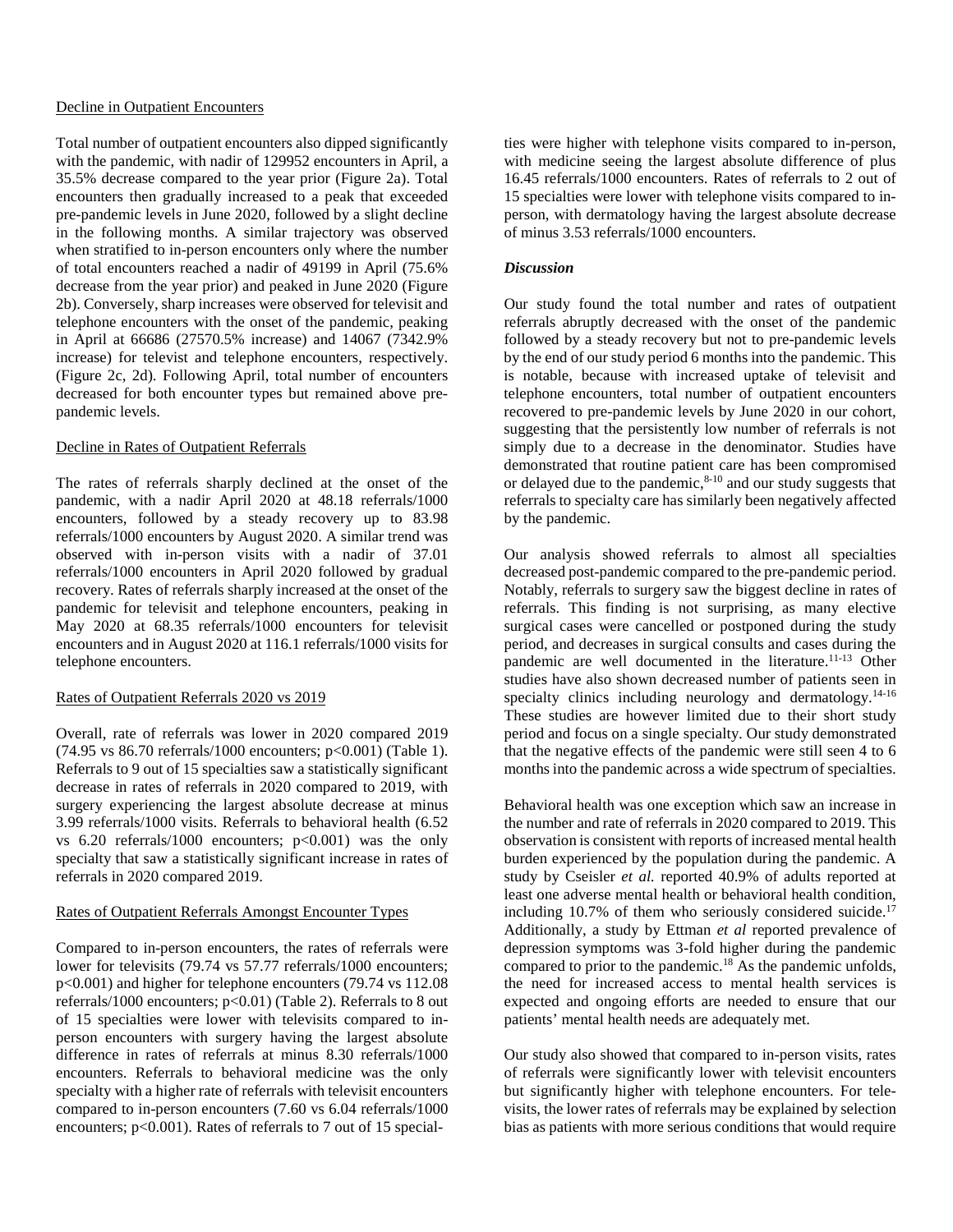specialty referrals may have been more likely to have their appointments scheduled as an in-person visit. A possible explanation for the high rates of referrals with telephone encounters is that patients scheduled for telephone visits may have been biased towards elderly patients with greater comorbidities needing specialty referrals but were unable to navigate a televisit encounter due to difficulty with technology. Additionally, patients with greater provider continuity may have been preferentially scheduled as a telephone visit rather than televisit or in-person, and physicians may have felt more comfortable making clinical decisions without visualizing the patient. Further studies evaluating patient-level and providerlevel factors are needed to better understand referral patterns amongst the three encounter types.

Inequities in access to telephone and televisit care based on racial and socioeconomic factors have been previously reported with minorities and low-income patient population experiencing decreased in utilization of remote visits.<sup>1,19-20</sup> It is unclear if these factors influence rates of referrals and if these same factors apply to our cohort of patients. Nonetheless, the differences in total number and rates of referrals seen in our study do raise the question if racial and socioeconomic factors contributed to the differences observed amongst the three encounter types. As we anticipate telehealth to continue to play a major role in our healthcare system even after the resolution of the pandemic, $21$  better understanding referral patterns of the different encounter types will be essential to ensure equitable access to specialty care.

Our study has number of limitations. First, the study was conducted at a single healthcare network in Southern California and thus generalizability may be limited, particularly with healthcare organizations with different payment models or organizations from other regions in the nation that were differentially affected by the COVID-19 pandemic. Second,

patient level data was not included in the study thus we were not able to assess factors such as comorbidities or chief complaints that may have influenced the rates of referrals amongst the different encounter types. Third, our analysis of referral rates from May through August 2020 may not be reflective of the referral patterns that we are seeing presently. A study by Commonwealth Fund reported rates of outpatient visits to many specialties have recovered or exceeded prepandemic levels by October 2020. <sup>7</sup> A similar trajectory may have been observed in our cohort of patients. Fourth, we do not have data on whether patients completed the referral or not, so our data do not necessarily reflect whether the patient received specialty care.

# *Conclusion*

Our study demonstrated that both total number and rate of referrals significantly decreased with the onset of the pandemic with differential rates of referrals observed by different specialty and encounter types. We notably identified an increased rate of referral to behavioral health despite referrals to most other specialties decreasing significantly since the start of the pandemic. We additionally identified that referral rates were significantly lower with televisit encounters while higher with telephone encounters compared to in-person visits. Additional studies are needed to better characterize referral patterns of remote visits so that health administrators and policy makers could appropriately make decisions and allocate resources to ensure that patients continue to receive appropriate access to specialty care as we navigate through the pandemic.

# *Acknowledgements*

This work was in part funded by Health Resources and Services Administration Ruth L. Kirschstein-National Research Service Award [T32HPI19001].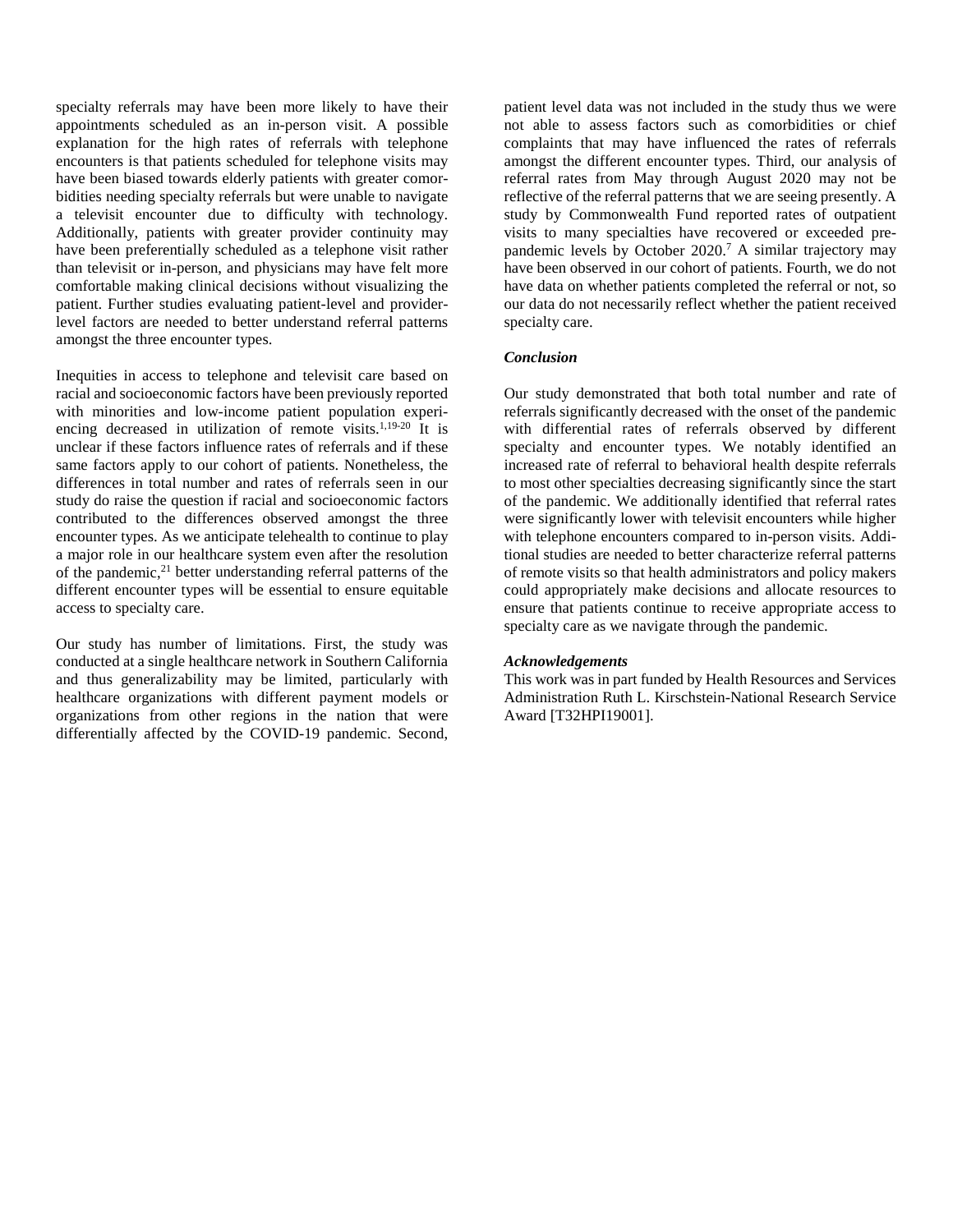

Number of referrals by encounter type

# Figure 1: Total number of monthly referrals by encounter type





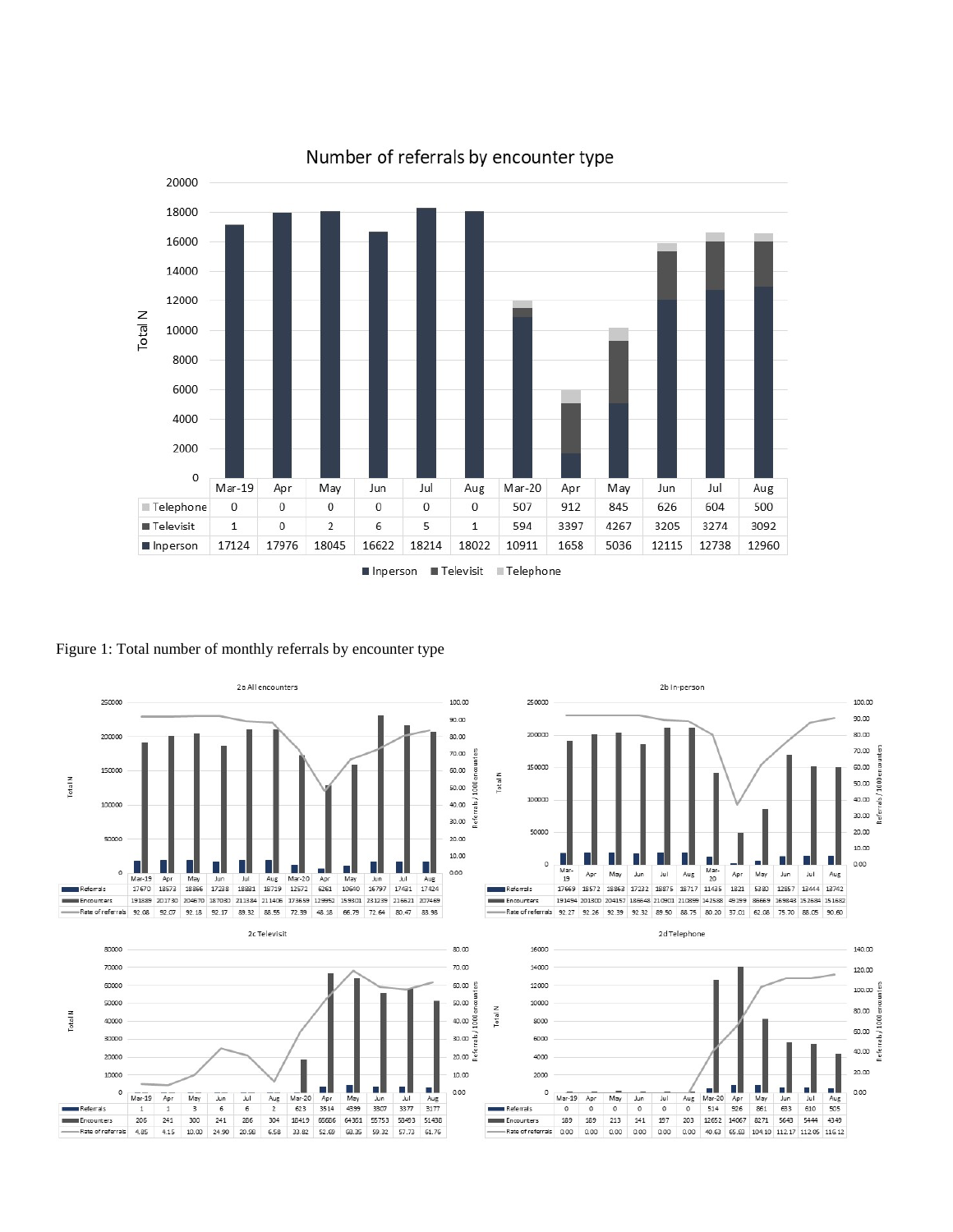# Figure 2a-d: Rates of referrals by encounter type

Table 1: Rates of referrals to different specialties by year

|                          |                                                                                                | 2019                                                                   | 2020        |                           |                                                            |             |                                              |         |  |
|--------------------------|------------------------------------------------------------------------------------------------|------------------------------------------------------------------------|-------------|---------------------------|------------------------------------------------------------|-------------|----------------------------------------------|---------|--|
|                          |                                                                                                | $(Total \# encounters=609820)$                                         |             |                           | (Total # of encounters = $655329$ )                        |             |                                              |         |  |
|                          |                                                                                                |                                                                        |             |                           |                                                            |             |                                              |         |  |
|                          |                                                                                                |                                                                        | Rate        | (referrals/1000           |                                                            |             | (referrals/1000                              |         |  |
|                          |                                                                                                | Total referrals (N)                                                    | encounters) |                           | Total referrals (N)                                        | encounters) | p-value                                      |         |  |
| Surgery                  |                                                                                                | 13719                                                                  | 22.50       | 12129                     |                                                            | 18.51       | < 0.001                                      |         |  |
| Medicine                 |                                                                                                | 11905                                                                  | 19.52       | 11669                     |                                                            | 17.81       | < 0.001                                      |         |  |
| Rehab and therapy        |                                                                                                | 6827                                                                   | 11.20       | 4884                      |                                                            | 7.45        | < 0.001                                      |         |  |
| Dermatology              |                                                                                                | 5275                                                                   | 8.65        | 4753                      |                                                            | 7.25        | < 0.001                                      |         |  |
| Behavioral health        |                                                                                                | 3778                                                                   | 6.20        | 4274                      |                                                            | 6.52        | 0.021                                        |         |  |
| Procedures               |                                                                                                | 3596                                                                   | 5.90        | 3384                      |                                                            | 5.16        | < 0.001                                      |         |  |
| Other                    |                                                                                                | 2762                                                                   | 4.53        | 3045                      |                                                            | 4.65        | 0.329                                        |         |  |
| Obstetrics gynecology    |                                                                                                | 2569                                                                   | 4.21        | 2648                      |                                                            | 4.04        | 0.131                                        |         |  |
| Neurology                |                                                                                                | 1724                                                                   | 2.83        | 1727                      |                                                            | 2.64        | 0.039                                        |         |  |
| Pain                     |                                                                                                | 509                                                                    | 0.83        | 445                       |                                                            | 0.68        | 0.001                                        |         |  |
| Optometry                |                                                                                                | 99                                                                     | 0.16        | 74                        |                                                            | 0.11        | 0.018                                        |         |  |
| Interventional radiology |                                                                                                | 96                                                                     | 0.16        | 60                        |                                                            | 0.09        | 0.001                                        |         |  |
| Radiation oncology       |                                                                                                | 7                                                                      | 0.01        | 17                        |                                                            | 0.03        | 0.062                                        |         |  |
| Anesthesia               |                                                                                                | $\overline{4}$                                                         | 0.01        | $\boldsymbol{2}$          |                                                            | 0.00        | 0.365                                        |         |  |
| Imaging                  |                                                                                                | $\overline{0}$                                                         | 0.00        | 3                         |                                                            | 0.00        | 0.095                                        |         |  |
| Any specialty            |                                                                                                | 52870                                                                  | 86.70       | 49114                     |                                                            | 74.95       | < 0.001                                      |         |  |
|                          |                                                                                                |                                                                        |             |                           |                                                            |             |                                              |         |  |
|                          |                                                                                                | Table 2: Rates of referrals to different specialties by encounter type |             |                           |                                                            |             |                                              |         |  |
|                          | Televisit<br>In person<br>(Total # encounters = $474209$ )<br>(Total # encounters = $165684$ ) |                                                                        |             |                           |                                                            |             | Telephone<br>(Total # encounters = $15436$ ) |         |  |
|                          |                                                                                                |                                                                        |             |                           |                                                            |             |                                              |         |  |
|                          | Total                                                                                          | (referrals/1000Total<br>Rate<br>Rate                                   |             |                           | Total referrals Rate<br>(referrals/1000<br>(referrals/1000 |             |                                              |         |  |
|                          | referrals $(N)$                                                                                | encounters)                                                            |             | referrals (N) encounters) | p-value                                                    | (N)         | encounters)                                  | p-value |  |
| Surgery                  | 9722                                                                                           | 20.50                                                                  | 2021        | 12.20                     | < 0.001                                                    | 386         | 25.01                                        | < 0.001 |  |
| Medicine                 | 8600                                                                                           | 18.14                                                                  | 2535        | 15.30                     | < 0.001                                                    | 534         | 34.59                                        | < 0.001 |  |

| Surgery<br>Medicine                | 9722<br>8600      | 20.50<br>18.14       | 2021<br>2535                   | 12.20<br>15.30 | < 0.001<br>< 0.001 | 386<br>534           | 25.01<br>34.59 | < 0.001<br>< 0.001           |
|------------------------------------|-------------------|----------------------|--------------------------------|----------------|--------------------|----------------------|----------------|------------------------------|
| Dermatology                        | 3886              | 8.19                 | 795                            | 4.80           | < 0.001            | 72                   | 4.66           | < 0.001                      |
| Rehab and therapy                  | 3855              | 8.13                 | 916                            | 5.53           | < 0.001            | 113                  | 7.32           | 0.27                         |
| Procedures                         | 2939              | 6.20                 | 393                            | 2.37           | < 0.001            | 52                   | 3.37           | < 0.001                      |
| Behavioral medicine 2864<br>Others | 2235              | 6.04<br>4.71         | 1260<br>593                    | 7.60<br>3.58   | < 0.001<br>< 0.001 | 150<br>217           | 9.72<br>14.06  | < 0.001<br>< 0.001           |
| Obstetrics<br>gynecology           | 2080              | 4.39                 | 492                            | 2.97           | < 0.001            | 76                   | 4.92           | 0.321                        |
| Neurology<br>Pain                  | 1193<br>312       | 2.52<br>0.66         | 438<br>103                     | 2.64<br>0.62   | 0.374<br>0.618     | 96<br>30             | 6.22<br>1.94   | < 0.001<br>< 0.001           |
| Optometry                          | 61                | 0.13                 | 13                             | 0.08           | 0.102              | $\overline{0}$       | 0.00           | 0.268                        |
| Interventional<br>radiology        | 51                | 0.11                 | 7                              | 0.04           | 0.016              | $\overline{c}$       | 0.13           | 0.684                        |
| Radiation oncology 13              |                   | 0.03                 | 2                              | 0.01           | 0.382              | $\overline{c}$       | 0.13           | 0.08                         |
| Anesthesia<br>Imaging              | $\mathbf{1}$<br>1 | $0.00\,$<br>$0.00\,$ | $\mathbf{1}$<br>$\overline{c}$ | 0.01<br>0.01   | 0.451<br>0.166     | $\theta$<br>$\theta$ | 0.00<br>0.00   | $\mathbf{1}$<br>$\mathbf{1}$ |
| Any specialty                      | 37813             | 79.74                | 9571                           | 57.77          | < 0.001            | 1730                 | 112.08         | < 0.001                      |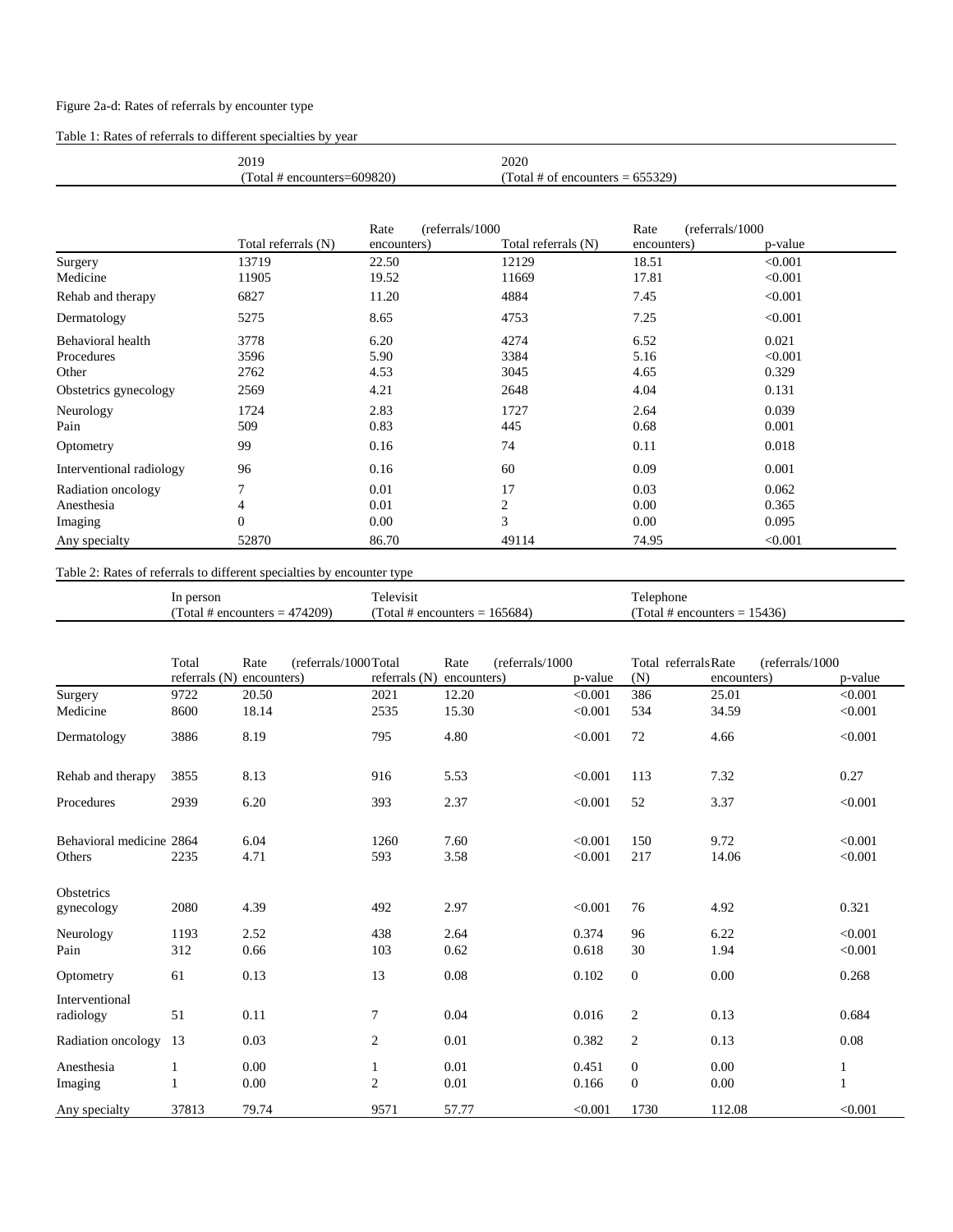# **REFERENCES**

- 1. **Whaley CM, Pera MF, Cantor J, Chang J, Velasco J, Hagg HK, Sood N, Bravata DM**. Changes in Health Services Use Among Commercially Insured US Populations During the COVID-19 Pandemic. *JAMA Netw Open*. 2020 Nov 2;3(11):e2024984. doi: 10.1001/ jamanetworkopen.2020.24984. PMID: 33151319; PMCID: PMC7645698.
- 2. **Alexander GC, Tajanlangit M, Heyward J, Mansour O, Qato DM, Stafford RS**. Use and Content of Primary Care Office-Based vs Telemedicine Care Visits During the COVID-19 Pandemic in the US. *JAMA Netw Open*. 2020 Oct 1;3(10):e2021476. doi: 10.1001/jamanetworkopen. 2020.21476. PMID: 33006622; PMCID: PMC7532385.
- 3. **Hartnett KP, Kite-Powell A, DeVies J, Coletta MA, Boehmer TK, Adjemian J, Gundlapalli AV; National Syndromic Surveillance Program Community of Practice**. Impact of the COVID-19 Pandemic on Emergency Department Visits - United States, January 1, 2019-May 30, 2020. *MMWR Morb Mortal Wkly Rep*. 2020 Jun 12;69(23):699-704. doi: 10.15585/mmwr.mm6923e1. PMID: 32525856; PMCID: PMC7315789.
- 4. **Demeke HB, Pao LZ, Clark H, Romero L, Neri A, Shah R, McDow KB, Tindall E, Iqbal NJ, Hatfield-Timajchy K, Bolton J, Le X, Hair B, Campbell S, Bui C, Sandhu P, Nwaise I, Armstrong PA, Rose MA**. Telehealth Practice Among Health Centers During the COVID-19 Pandemic - United States, July 11-17, 2020. *MMWR Morb Mortal Wkly Rep*. 2020 Dec 18;69(50):1902-1905. doi: 10.15585/mmwr.mm6950a4. PMID: 33332297; PMCID: PMC7745961.
- 5. **Patel SY, Mehrotra A, Huskamp HA, Uscher-Pines L, Ganguli I, Barnett ML**. Trends in Outpatient Care Delivery and Telemedicine During the COVID-19 Pandemic in the US. *JAMA Intern Med*. 2021 Mar 1;181(3):388-391. doi: 10.1001/jamainternmed. 2020.5928. PMID: 33196765; PMCID: PMC7670397.
- 6. **Koonin LM, Hoots B, Tsang CA, Leroy Z, Farris K, Jolly T, Antall P, McCabe B, Zelis CBR, Tong I, Harris AM**. Trends in the Use of Telehealth During the Emergence of the COVID-19 Pandemic - United States, January-March 2020. *MMWR Morb Mortal Wkly Rep*. 2020 Oct 30;69(43):1595-1599. doi: 10.15585/ mmwr.mm6943a3. PMID: 33119561; PMCID: PMC7641006.
- 7. **Mehrotra A, Chernew ME, Linetsky D, Hatch H, Cutler DM**. The Impact of the COVID-19 Pandemic on Outpatient Care: Visits Return to Prepandemic Levels, but Not for All Providers and Patients. Published Oct 15 2020; Available at: https://www.commonwealthfund.org/ publications/ 2020/oct/impact-covid-19 pandemicoutpatient-care-visits-return-prepandemiclevels. Accessed Nov 30, 2020
- 8. The corona-virus disease 2019 pandemic compromised routine care for hypertension: a survey conducted among excellence centers of the European Society of

Hypertension. *J Hypertens.* 2021 Jan;39(1):190-195. doi: 10.1097/HJH.0000000000002703. PMID: 33273364.

- 9. **Bramer CA, Kimmins LM, Swanson R, Kuo J, Vranesich P, Jacques-Carroll LA, Shen AK.** Decline in Child Vaccination Coverage During the COVID-19 Pandemic - Michigan Care Improvement Registry, May 2016-May 2020. *MMWR Morb Mortal Wkly Rep*. 2020 May 22;69(20):630-631. doi: 10.15585/mmwr.mm6920e1. PMID: 32437340.
- 10. **Czeisler MÉ, Marynak K, Clarke KEN, Salah Z, Shakya I, Thierry JM, Ali N, McMillan H, Wiley JF, Weaver MD, Czeisler CA, Rajaratnam SMW, Howard ME**. Delay or Avoidance of Medical Care Because of COVID-19-Related Concerns – United States, June 2020. *MMWR Morb Mortal Wkly Rep*. 2020 Sep 11;69(36):1250- 1257. doi: 10.15585/mmwr.mm6936a4. PMID: 32915166; PMCID: PMC7499838.
- 11. **Hübner M, Zingg T, Martin D, Eckert P, Demartines N**. Surgery for non-Covid-19 patients during the pandemic. *PLoS One*. 2020 Oct 23;15(10):e0241331. doi: 10.1371/journal.pone.0241331. PMID: 33095834; PMCID: PMC7584248.
- 12. **Borrelli E, Grosso D, Vella G, Sacconi R, Querques L, Zucchiatti I, Prascina F, Bandello F, Querques G**. Impact of COVID-19 on outpatient visits and intravitreal treatments in a referral retina unit: let's be ready for a plausible "rebound effect". *Graefes Arch Clin Exp Ophthalmol.* 2020 Dec;258(12):2655-2660. doi: 10.1007/s00417-020-04858-7. Epub 2020 Sep 22. PMID: 32960319; PMCID: PMC7505937.
- 13. **Gallo O, Locatello LG, Orlando P, Martelli F, Bruno C, Cilona M, Fancello G, Mani R, Vitali D, Bianco G, Trovati M, Tomaiuolo M, Maggiore G**. The clinical consequences of the COVID-19 lockdown: A report from an Italian referral ENT department. *Laryngoscope Investig Otolaryngol*. 2020 Aug 26;5(5):824–31. doi: 10.1002/lio2.446. Epub ahead of print. PMID: 32904910; PMCID: PMC7461474.
- 14. **D'Anna L, Sheikh A, Bathula R, Elmamoun S, Oppong A, Singh R, Redwood R, Janssen J, Banerjee S, Vasileiadis E**. Decreasing referrals to transient ischaemic attack clinics during the COVID-19 outbreak: results from a multicentre cross-sectional survey. *BMJ Open*. 2020 Oct 23;10(10):e041514. doi: 10.1136/bmjopen-2020-041514. PMID: 33099501; PMCID: PMC7590351.
- 15. **Wang R, Helf C, Tizek L, Neuhauser R, Eyerich K, Zink A, Eberlein B, Biedermann T, Brockow K, Boehner A**. The Impact and Consequences of SARS-CoV-2 Pandemic on a Single University Dermatology Outpatient Clinic in Germany. *Int J Environ Res Public Health.* 2020 Aug 26;17(17):6182. doi: 10.3390/ ijerph17176182. PMID: 32858870; PMCID: PMC7504311.
- 16. **Zhao J, Wang Y, Fisher M, Liu R**. Slower recovery of outpatient clinics than inpatient services for stroke and other neurological diseases after COVID-19 Pandemic.